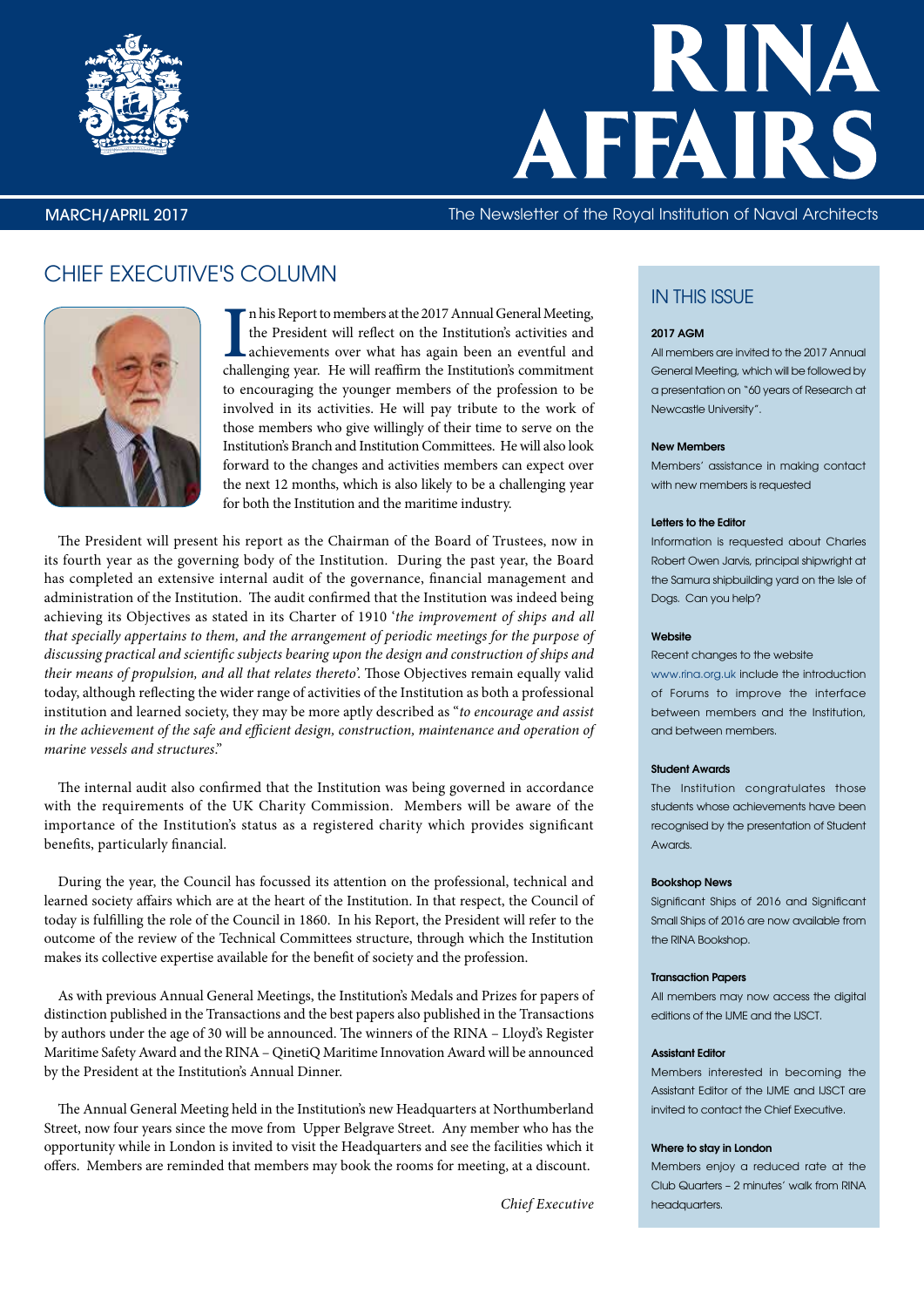# 2017 ANNUAL GENERAL MEETING

NOTICE IS HEREBY GIVEN THAT IN ACCORDANCE WITH BY-LAWS 39 AND 42, THE ANNUAL GENERAL MEETING OF THE INSTITUTION WILL BE HELD AT 8-9 NORTH-UMBERLAND STREET, LONDON, WC2N 5DA, ON 27 APRIL 2017 AT 11:00 FOR THE FOLLOWING PURPOSES:

1. To receive the Annual Report and the Financial Statement for the year ended 30 September 2016.

2. To consider and if felt fit, approve the following Resolution:

**Resolution:** To re-appoint haysmacintyre as the Institution's auditors Note.

- 1. All members have the privilege to attend the above meeting, but only Voting Members are entitled to vote on the Resolutions.
- 2. Members entitled to vote on the Resolutions may appoint the Chairman of the meeting as their proxy to vote on their behalf.
- 3. Proxy Forms are available online at [www.rina.org.uk/p/1/2017%20AGM%20](http://www.rina.org.uk/p/1/2017%20AGM%20Proxy%20Form.pdf) Proxy%20Form.pdf and must be returned by post or email, to arrive by 10:30 on 27 April 2017

# AGENDA

- 1. President opens the AGM
- 2. Annual Report of Council
- 3. Financial Statement for 2015/16
- 4. AGM Resolutions
- 5. 2017 Elections to Council
- 6. 2016 Medals and Prizes
- 10. President's Report
- 11. General Discussion
- 12. President closes the AGM

On completion of the AGM, there will be a presentation by George Mitchell, Newcastle University, entitled "Sixty Not Out" in which he describes some of the consultancy and research contracts that have been successfully completed in that time.

 Following the presentation, a buffet lunch will be available for those attending the AGM. To assist in catering, members intending to attend the AGM and stay for lunch are requested to inform Sally Charity at [scharity@rina.org.uk](mailto:scharity@rina.org.uk)

# TRANSACTIONS PAPERS NOW FREE TO MEMBERS

Since 2015, the Transactions – *International Journal of Maritime Engineering; International Journal of Small Craft Technology; International Journal of Marine Design* – have been published as both printed and digital editions which can be read on PC, iPad and other touchpad / tablet devices. Digital editions can be fully searched online, printed out or annotated with personal notes and bookmarks.

 All papers published in the digital editions are now freely available to members from May 2017. Email notification will be sent when new issues are available, and members will have access to the archived issues.

To access the digital editions, click on

- [www.rina.org.uk/ijme\\_digital.html](http://www.rina.org.uk/ijme_digital.html)
- [www.rina.org.uk/ijsct\\_digital.html](http://www.rina.org.uk/ijsct_digital.html)
- [www.rina.org.uk/ijmd\\_digital.html](http://www.rina.org.uk/ijmd_digital.html)

Members will be required to log on using their Membership Number and email address,

# New Members wanted

#### Dear Member,

As a member, you will be aware of the benefits and service which membership of the Royal Institution of Naval Architects provides. In particular, you will be aware that membership provides a professional qualification which is recognised throughout the global maritime industry as demonstrating the achievement of the highest standards of professional competence and integrity. You will also be aware that membership provides access to information on developments in all aspects of the maritime industry through the Institution's international conferences and publications which members receive free or at a reduced cost.

I am therefore writing to ask for your support in encouraging your colleagues to follow your lead in becoming a member of the Royal Institution of Naval Architects and enjoying the benefits of membership of the world's leading professional institution for those involved in the design, construction and maintenance of marine vessels and structures at all levels. I would be grateful if you would let me know (by email to [hq@rina.org.uk\) th](mailto:hq@rina.org.uk)e name, position and email address of any of your colleagues who you would wish to introduce as a member. Such potential members could include those at any stage in their career, whether newly graduated or more senior and experienced.

*Chief Executive*

# **RINA**<br>AFFAIRS

The Institution is not, as a body, responsible for opinions expressed in RINA Affairs unless expressly stated that these are Council's views. Editor: Trevor Blakeley, Chief Executive Design/Production Manager: Sandy Defraine

Published by The Royal Institution of Naval Architects 8-9 Northumberland Street London WC2N 5DA, UK Tel: +44 (0)20 7235 4622 Fax: +44 (0)20 7259 5912 Email: [hq@rina.org.uk](mailto:hq@rina.org.uk) © The Royal Institution of Naval Architects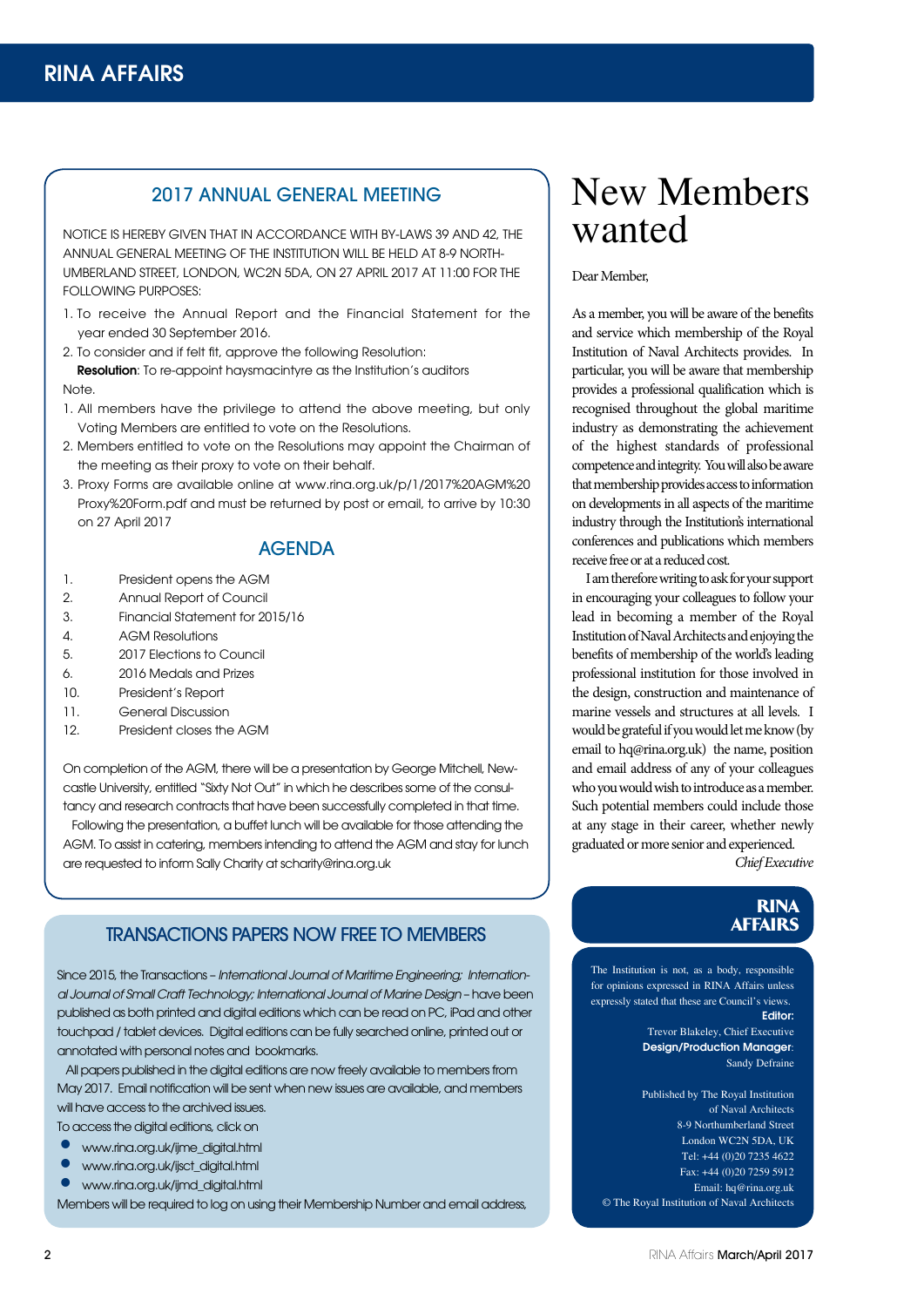# Student News and Awards

# Genoa University

The RINA - d'Amico Best Student Award was presented to Marco Zunino for his thesis "*Design of an USV able to support ship towing emergency operations*".

# National Technical University of Athens

The RINA – Greek Shipping Co-operative Committee Student Award was presented jointly to Alexis-Tzianni Charalampopoulos for his thesis "*A Hamiltonian Coupled Mode method for the fully nonlinear water wave problem, including the case of a moving seabed*", and to Sotirios-Alexandros Nanopoulos for his thesis "*Development of Optimization Software Using Evolutionary Algorithms. Applications in Optimal Machine Design*".

### Gdansk Technical University

The RINA – KORAB Student Award was presented to Katarzyna Pastwa for her thesis "*Model obliczeniowy do sprzężonej analizy dynamicznej pracy turbiny wiatrowej*". Also commended were Agata Ołdakowska-Gruchała, Alicja Sabady and Andrzej iedlecki.

# Australian Maritime College

During a recent visit to the Tasmanian Section, the Chief Executive, Trevor Blakeley, met with undergraduate and postgraduate students at the Australian Maritime University, where he also presented the annual RatTrap Boat Race trophy to this year's winners. (Rat Trap Boat Race is a first-year Dynamics assignment in which students have to use a Rat Trap to power a floating vessel across the model test basin. The fastest

The Chief Executive presents the annual Rat Trap Boat Race Award



RINA Affairs March/April 2017



Students, staff and judges at the 2017 RINA- BMT Award judging



Winners of the 2017 RINA – BMT Student Award

time wins.)

# Memorial University of Newfoundland

The graduating class of Ocean and Naval Architectural Engineering (ONAE) students at Memorial University of Newfoundland (MUN) presented their final semester design projects on Tuesday 28 March, 2017. There were a variety of design projects, including a coast guard icebreaker, two ferries for the coast of Labrador, an oceanographic research vessel, a

passenger ferry for the city of Toronto, and a floating dry dock vessel.

The RINA-BMT Fleet Technology Student Naval Architect Award is presented annually for the best senior design project. Judging this year was performed by Jason Mills of BMT, Trevor Butler of Lloyd's Register, and Bruce Colbourne of Memorial University.

All of the projects and presentations were very well done and well received by the judges. The 2017 Award was presented to Lucas Pike, Victoria Ryan, Chelsea Doyle, and Laura Bruneau for their project *Anchor Handling Tug Supply vessel*.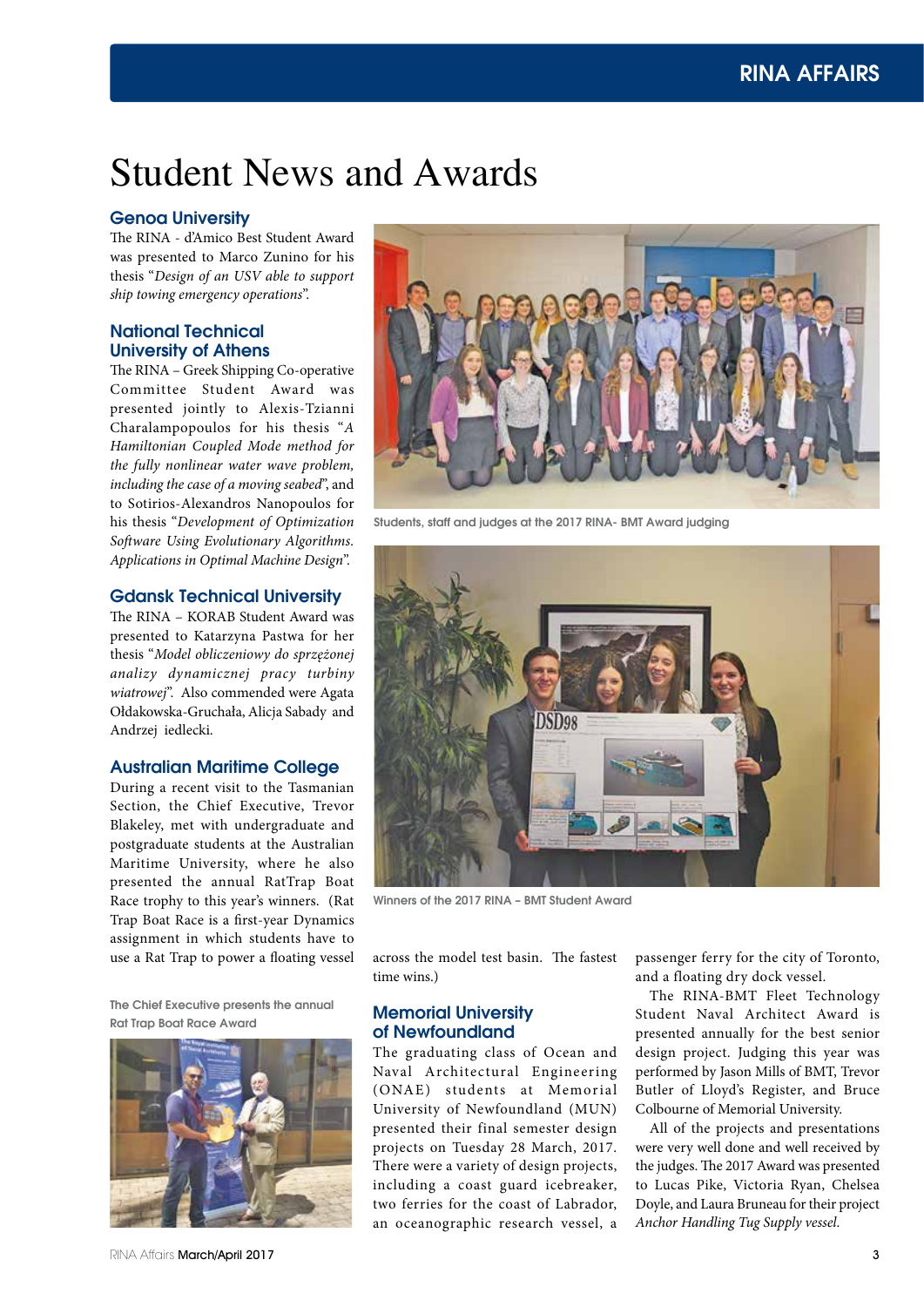# News from the Divisions, Branches and Sections

### New South Wales Section

Valerio Corniani, Marine Manager, Diab Group, gave a presentation on *Designing for Slamming Loads on Composite Vessels* to a joint meeting with the IMarEST attended by 29 on 1 February in the Harricks Auditorium at Engineers Australia, Chatswood.

*Phil Helmore*

# UAE Branch

Two papers were presented during a recent meeting held in the Grand Excelsior Hotel, Bur Dubai, UAE.

Mr. Gulab Ramchandani, Head of Classification and Statutory for Emirates Classification Society (TASNEEF) presented the paper *Setting up a New* 

*Classification Society* which talked about challenges and plans for the young classification society TASNEEF which started its operations in UAE in 2012.

The second paper for the evening was presented by Mr. Uday Moorthi, Founder and Managing Director for Quest Marine, a marine consultancy firm based in Dubai, UAE about *Catalytic Fines in fuel oils and repercussions*.

The evening was attended by 50 Branch members and invited guests. Rajesh Panicker, Branch Secretary welcomed the attendees and introduced the speakers and their topics. Mr. Ashik Subahani, UAE Branch Chairman gave his address after the paper presentation and thanked the speakers

for supporting the Institution and the Branch

# Genoa Branch

A seminar on "*IMO Goal Based Standards for Ship Classification*" was jointly organised with ATENA and the Council of Engineers of Genova.

The speakers were Prof. Cesare M. Rizzo (University of Genova; Dr. Dino E. Cervetto (RINA Italian Classification Society) Dr. Lucio Bonaso (d'Amico Navigation Company) Dr. Maurizio d'Amico - RINA Council

Carlo Podenzana-Bonvino, Chairman of the Genoa Branch, chaired the seminar and the subsequent discussions, where number and level demonstrated the interest of the selected subject among the maritime community.

# BOOKSHOP NEWS

The following publications are now available from the RINA Bookshop

#### Significant Ships of 2016

The 27th issue of this annual RINA publication is now available and features, in one volume, a total of approximately 50 of the most innovative and important commercial designs delivered during the year by shipyards worldwide. Following the successful format of previous editions, Significant Ships of 2016 includes a cross-section of ship types, with each vessel being either representative of its type or singularly significant. Each ship description comprises of a concise technical description, extensive tabular principal particulars, including major equipment suppliers, detailed general arrangement plans and a colour ship photograph.

Ref: SIGS16: Publication Price - £49 (RINA Members £43) Available in Printed or CD-ROM format

#### Significant Small Ships of 2016

Now in its 19th year of publication, contains approximately 28 new vessels, each being singularly significant or the first in a series and includes - fast ferries and passenger vessels, tugs and workboats, fishing, and offshore patrol etc. This mixed but fascinating selection of small craft, all between 15m and 100m in length, have been hand-picked by the same editorial team that produces Ship & Boat International, RINA's own leading small craft publication, and is backed by its worldrenowned resources.

Ref SSC16: Publication Price - £32 (RINA Member £27) Available in Printed or CD-ROM format

### Significant Ships of 2016 + Significant Small Ships of 2016

 One copy each of Significant Ships of 2016 and Significant Small Ships of 2016 can be ordered as a set. Publication Price £65 (RINA Member £56) Available in Printed or CD-ROM format

#### To order any of the above publications:

Tel: + 44 (0)20 7235 4622; Fax + 44 (0)20 7259 5912; email: publications@rina.org.uk or visit the publications webpage: http://www.rina.org.uk/sigships.html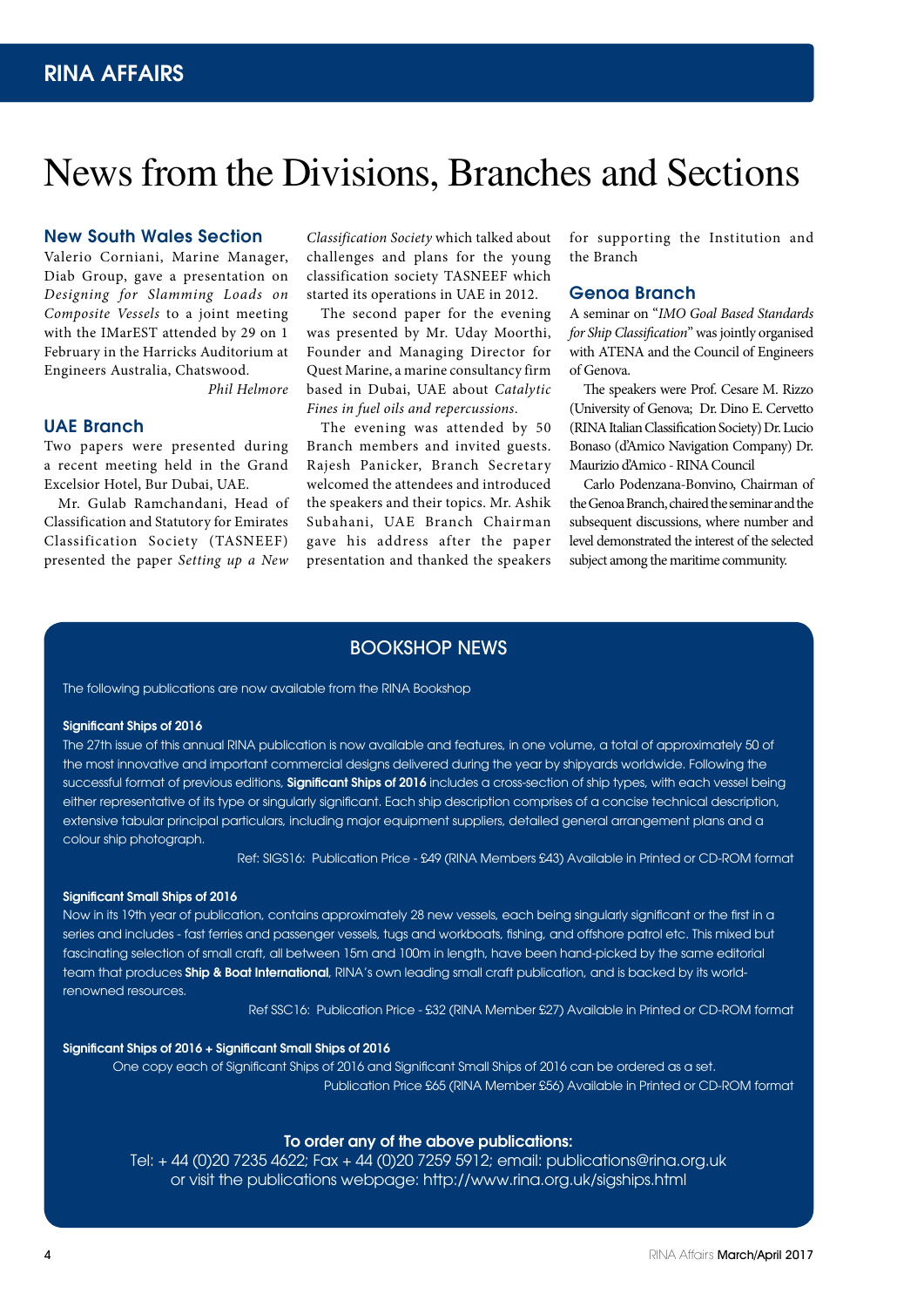# RINA AFFAIRS

# Letter to the Editor ASSISTANT EDITOR

#### Charles Robert Owen Jarvis

Sir: My great great grandfather was Charles Robert Owen Jarvis, born 1831 in Limehouse, London. He was a principal shipwright at the Samura shipbuilding yard on the Isle of Dogs. He then went as Chief Shipwright on Sir Samuel Baker's expedition to Africa to stop the slave trade. All exciting stuff.

I would be grateful if any of your members could provide any information about the Samura Brothers and my grandfather, or point me in the direction of such information.

> *Mark Jarvis markjarvis@yahoo.com*

# News from the Forums

If you have visited the RINA website at www.rina.org.uk recently, you will have noticed that it has been extensively updated, with a number of new features. One of these has been the introduction of Forums, intended to imp f you have visited the RINA website at www.rina.org.uk recently, you will have noticed that it has been extensively updated, with a number of new features. One of these interface between members and the Institution, and between members. These Forums may be used to keep members informed of the activities of the Institution's committees and to enable them to comment of these activities or propose other activities to be considered. Members may use the Forums to start a Discussion on any matter within the scope of the Institution's activities and interests. and to add Comment to those Discussions. All Forums have a no advertising or recruitment policy. Members may opt to receive an email whenever a new Discussion or Comment has been posted.

Recent Discussions in the Forums include:

#### **IMO Forum:**

#### **Report of SSE 4**

The meeting was held from 20 to 24 March 2017 and attended by members of the IMO Committee.

#### **Report of SDC 4**

SDC 4 was held from 13 to 17 February 2017. The meeting and working groups were attended by members of the Institution's IMO Committee.

# **IMO regulations on the allowed sail assist structure without sail or feathering**

Information requested for an IMO (or other) directive on the area of structure, spars or other exposed equipment for sail assist vessels.

**Australian Division Forum 2017 AGM** President's Report and minutes of the 2017 AGM

Members who would be interested in taking up the position of Assistant Editor of the Transactions – the International Journal of Maritime Engineering and the International Journal of Small Craft Technology – are invited to contact the Chief Executive at tblakeley@rina.org.uk

 The Assistant Editor acts as the link between the authors, the Editors and the Institution, receiving abstracts, forwarding to the Editors and reviewers (if accepted), informing authors of decision, receiving papers (and chasing up authors!) and generally providing guidance to authors on formatting - but is not involved in the selection or review of papers. All correspondence is carried out by email, with no requirement for meetings at Headquarters. The Assistant Editor is not an employee of the Institution, but receives and Honorarium of £1200 pa.

 The position would suit a retired member who would like this opportunity to put something back into the Institution – and have the chance to read all papers published in the Transactions before they are published!

# Where to stay in London

Members and their guests visiting London on business or pleasure may take advantage of the Institution's membership of Club Quarters to stay at its Trafalgar Square Hotel, situated at 8 Northumberland Avenue, less than one minute's walk from RINA Headquarters.

The Institution's membership provides a fixed lowest rate of **£159 per room** which is always available to conference delegates, regardless of the varying higher rates throughout the year for non members. An even lower rate is available only for Institution members and guests at weekends (Fri, Sat and Sun) and holidays (**£69**). Guests do not need to be accompanied by the member.

Other benefits include access to the Club Living Room with complimentary refreshments, WiFi and unlimited chilled, purified bottled water, and a Rewards Programme offering a "Night on the House" after just one stay.

Members may find details of the facilities offered by Club Quarters Trafalgar Square or book online at http://clubquarters.com/royal-insnaval-architects, using the login "RINA" (without the quotes) on their first visit and selecting Trafalgar Square from the choice of hotels.

Members and their guests who wish to take advantage of the lower rate at weekends, which is not shown online, should contact ClubQuarters at **+44 (0)20 7451 5800**